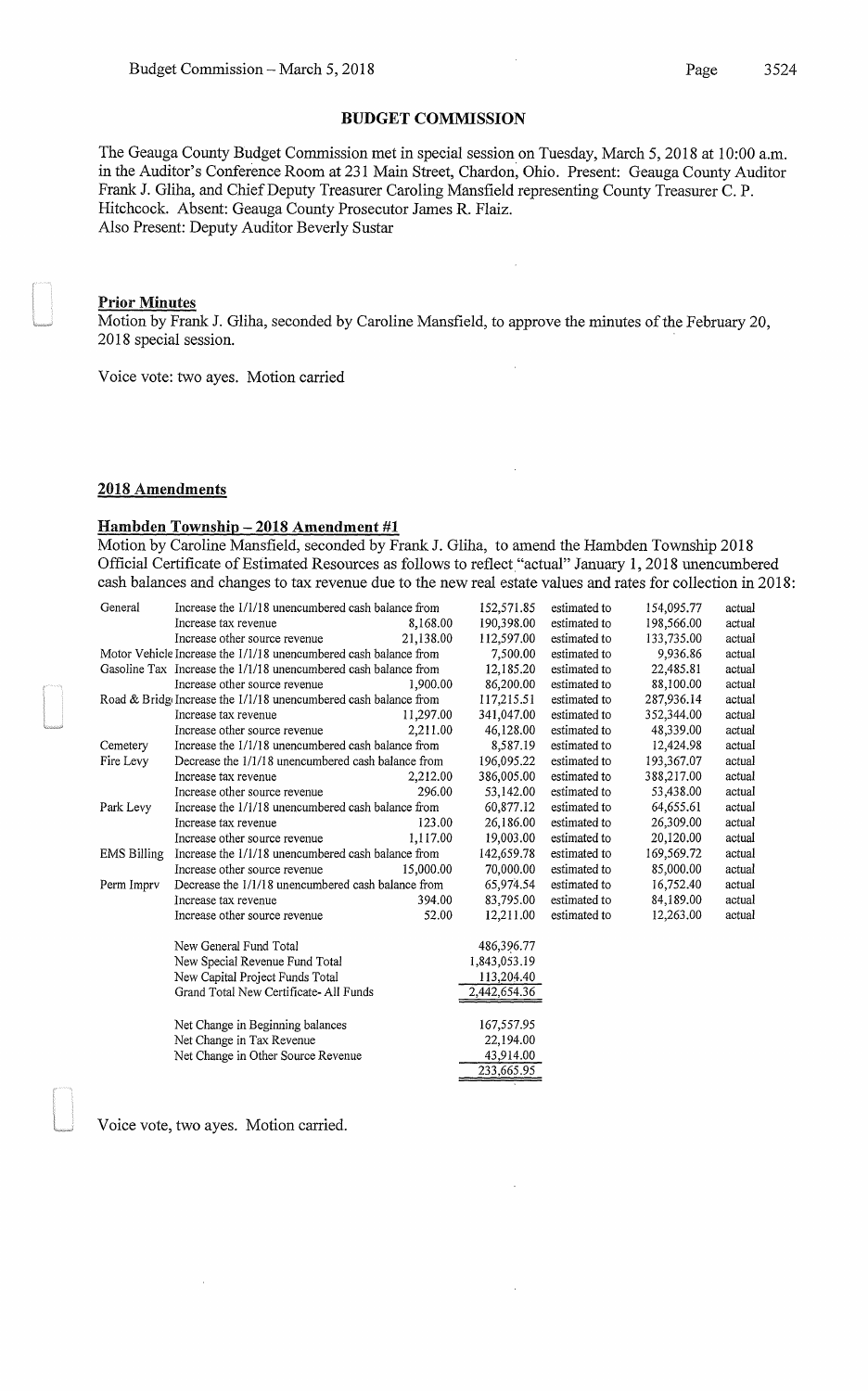## **Chester Township- 2018 Amendment #1**

Motion by Frank J. Gliha, seconded by Caroline Mansfield, to amend Chester Township's 2018 Official Certificate of Estimated Resources as follows to reflect "actual" January 1, 2018 unencumbered cash balances and changes to tax revenue due to the new real estate values and rates for collection in 2018:

à,

| General                                                         | Increase the 1/1/18 unencumbered cash balance from                        |              | 514,263.15   | estimated to | 660, 163. 14 | actual |
|-----------------------------------------------------------------|---------------------------------------------------------------------------|--------------|--------------|--------------|--------------|--------|
|                                                                 | Decrease tax revenue                                                      | (143,816.00) | 458,037.00   | estimated to | 314,221.00   | actual |
|                                                                 | Dencrease other source revenue                                            | (19,240.00)  | 189,738.00   | estimated to | 170,498.00   | actual |
| Motor Veh                                                       | Increase the 1/1/18 unencumbered cash balance from                        |              | 5,183.54     | estimated to | 27,140.84    | actual |
|                                                                 | Gasoline Tax Increase the 1/1/18 unencumbered cash balance from           |              | 6,852.68     | estimated to | 126,696.38   | actual |
|                                                                 | Road & Bridge Increase the 1/1/18 unencumbered cash balance from          |              | 525,551.98   | estimated to | 1,052,969.34 | actual |
|                                                                 | Increase tax revenue                                                      | 178,084.00   | 2,001,464.00 | estimated to | 2,179,548.00 | actual |
|                                                                 | Increase other source revenue                                             | 23,315.00    | 236,981.00   | estimated to | 260,296.00   | actual |
| Cemetary                                                        | Decrease the 1/1/18 unencumbered cash balance from                        |              | 15,256.12    | estimated to | 4,087.97     | actual |
| Fire Levy                                                       | Increase the 1/1/18 unencumbered cash balance from                        |              | 152,318.50   | estimated to | 310,587.74   | actual |
|                                                                 | Increase tax revenue                                                      | 4,465.00     | 893,025.00   | estimated to | 897,490.00   | actual |
|                                                                 | Increase other source revenue                                             | 597.00       | 121,975.00   | estimated to | 122,572.00   | actual |
| Police Levy                                                     | Increase the 1/1/18 unencumbered cash balance from                        |              | 871,086.50   | estimated to | 1,027,185.34 | actual |
|                                                                 | Increase tax revenue                                                      | 7.088.00     | 1,307,532.00 | estimated to | 1,314,620.00 | actual |
|                                                                 | Increase other source revenue                                             | 948.00       | 211,561.31   | estimated to | 212,509.31   | actual |
| Ambulance                                                       | Increase the 1/1/18 unencumbered cash balance from                        |              | 407,133.79   | estimated to | 483,306.56   | actual |
| Educ & Enfre                                                    | Increase the 1/1/18 unencumbered cash balance from                        |              | 265.00       | estimated to | 4,406.00     | actual |
| Misc Grants                                                     | Increase the 1/1/18 unencumbered cash balance from                        |              | 530.59       | estimated to | 536.45       | actual |
| Spec Assess                                                     | Increase the 1/1/18 unencumbered cash balance from                        |              | 14,312.37    | estimated to | 15,345.60    | actual |
| Cemtry Bost                                                     | Decrease the 1/1/18 unencumbered cash balance from                        |              | 657.22       | estimated to | 652.22       | actual |
|                                                                 | New General Fund Total                                                    |              | 1,144,882.14 |              |              |        |
|                                                                 | New Special Revenue Funds Total                                           |              | 8,414,151.93 |              |              |        |
|                                                                 | New Capital Project Funds Total                                           |              | 5,032.00     |              |              |        |
|                                                                 | New Special Assessment Funds Total                                        |              | 44,345.60    |              |              |        |
|                                                                 | New Fiduciary Funds Total                                                 |              | 668.37       |              |              |        |
|                                                                 | Grand Total New Certificate-All Funds<br>Net Change in Beginning balances |              | 9,609,080.04 |              |              |        |
|                                                                 |                                                                           |              | 1,199,666.14 |              |              |        |
| Net Change in Tax Revenue<br>Net Change in Other Source Revenue |                                                                           | 45,821.00    |              |              |              |        |
|                                                                 |                                                                           | 5,615.00     |              |              |              |        |
|                                                                 |                                                                           |              | 1,251,102.14 |              |              |        |

Voice vote: two ayes. Motion carried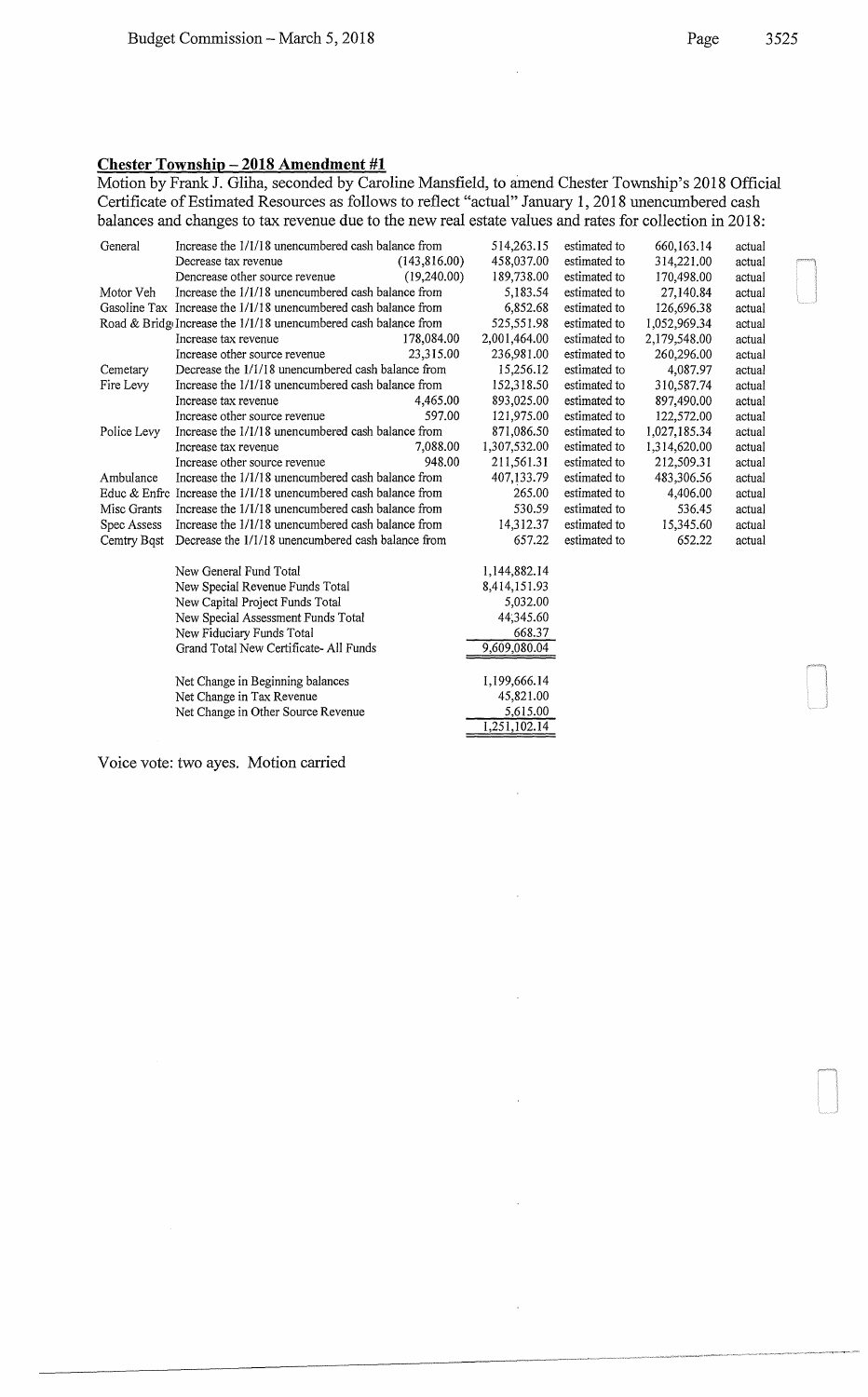Motion by Caroline Mansfield, seconded by Frank J. Gliha, to amend the Chardon Township's 2018 Official Certificate of Estimated Resources as follows to reflect "actual" January 1, 2018 unencumbered cash balances and changes to tax revenue due to the new real estate values and rates for collection in 2018:

| General   | Increase the 1/1/18 unencumbered cash balance from               |           | 116,273.95   | estimated to | 117,017.98 | actual |
|-----------|------------------------------------------------------------------|-----------|--------------|--------------|------------|--------|
|           | Increase tax revenue                                             | 8,115.00  | 134,639.00   | estimated to | 142,754.00 | actual |
|           | Increase other source revenue                                    | 995.00    | 111,078.00   | estimated to | 112,073.00 | actual |
|           | Motor Vehicle Increase the 1/1/18 unencumbered cash balance from |           | 4,715.91     | estimated to | 5,678.96   | actual |
|           | Gasoline Tax Increase the 1/1/18 unencumbered cash balance from  |           | 14,440.16    | estimated to | 37,398.06  | actual |
|           | Road & Bridge Increase the 1/1/18 unencumbered cash balance from |           | 148,094.23   | estimated to | 354,090.54 | actual |
|           | Increase tax revenue                                             | 14,832.00 | 488,913.00   | estimated to | 503,745.00 | actual |
|           | Increase other source revenue                                    | 1,985.00  | 65,910.00    | estimated to | 67,895.00  | actual |
| Cemetary  | Increase the 1/1/18 unencumbered cash balance from               |           |              | estimated to | 3,025.16   | actual |
| Fire Levy | Increase the 1/1/18 unencumbered cash balance from               |           | 17,935.81    | estimated to | 51,500.82  | actual |
|           | Increase tax revenue                                             | 3,318.00  | 446,691.00   | estimated to | 450,009.00 | actual |
|           | Increase other source revenue                                    | 363.00    | 48,988.00    | estimated to | 49,351.00  | actual |
|           | EMS Service Increase the 1/1/18 unencumbered cash balance from   |           | 27,500.00    | estimated to | 29,720.17  | actual |
|           | Cemtery Beq Decrease the 1/1/18 unencumbered cash balance from   |           | 1,003.80     | estimated to | 703.50     | actual |
|           | New General Fund Total                                           |           | 371,167.98   |              |            |        |
|           | New Special Revenue Funds Total                                  |           | 1,693,113.71 |              |            |        |
|           | New Capital Project Funds Total                                  |           | 2,706.86     |              |            |        |
|           | New Fiduciary Funds Total                                        |           | 703.62       |              |            |        |
|           | Grand Total New Certificate-All Funds                            |           | 2,067,692.17 |              |            |        |
|           |                                                                  |           |              |              |            |        |
|           | Net Change in Beginning balances                                 |           | 269,171.33   |              |            |        |
|           | Net Change in Tax Revenue                                        |           | 25,588.00    |              |            |        |
|           | Net Change in Other Source Revenue                               |           | 3,343.00     |              |            |        |
|           |                                                                  |           | 298,102.33   |              |            |        |

Voice vote, two ayes. Motion carried.

### Auburn Township- 2018 **Amendment #1**

Motion by Frank J. Gliha seconded by Caroline Mansfield, to amend the Auburn Township 2018 Official Certificate of Estimated Resources as follows to reflect "actual" January 1, 2018 unencumbered cash balances and changes to tax revenue due to the new real estate values and rates for collection in 2018:

| General      | Increase the 1/1/18 unencumbered cash balance from                 |           | 122,180.09   | estimated to | 273,130.03   | actual |
|--------------|--------------------------------------------------------------------|-----------|--------------|--------------|--------------|--------|
|              | Increase tax revenue                                               | 12,844.00 | 312,537.00   | estimated to | 325,381.00   | actual |
|              | Increase other source revenue                                      | 1.719.00  | 197,472.73   | estimated to | 199, 191. 73 | actual |
| Motor Veh    | Increase the 1/1/18 unencumbered cash balance from                 |           | 11,021.00    | estimated to | 22,994.45    | actual |
|              | Gasoline Tax Increase the 1/1/18 unencumbered cash balance from    |           | 57,611.07    | estimated to | 82,041.97    | actual |
|              | Road & Bridge Increase the $1/1/18$ unencumbered cash balance from |           | 408,217.67   | estimated to | 596,055.29   | actual |
|              | Increase tax revenue                                               | 26,035.00 | 1,344,001.11 | estimated to | 1,370,036.11 | actual |
|              | Increase other source revenue                                      | 3.010.00  | 153,305.00   | estimated to | 156,315.00   | actual |
| Cemetary     | Increase the 1/1/18 unencumbered cash balance from                 |           | 10,448.52    | estimated to | 21,494.38    | actual |
| Fire Levy    | Increase the 1/1/18 unencumbered cash balance from                 |           | 241,521.76   | estimated to | 277,571.00   | actual |
|              | Increase tax revenue                                               | 7,744.00  | 626, 375.50  | estimated to | 634,119.50   | actual |
|              | Increase other source revenue                                      | 1,037.00  | 104,533.00   | estimated to | 105,570.00   | actual |
| Debt Service | Increase the 1/1/18 unencumbered cash balance from                 |           | 57,590.05    | estimated to | 83,802.28    | actual |
|              | Property Acq Increase the 1/1/18 unencumbered cash balance from    |           | 8,705.02     | estimated to | 114,905.00   | actual |
|              | New General Fund Total                                             |           | 797,702.76   |              |              |        |
|              | New Special Revenue Funds Total                                    |           | 3,374,349.70 |              |              |        |
|              | New Capital Project Funds Total                                    |           | 396,720.67   |              |              |        |
|              | New Special Assessment Funds Total                                 |           | 118,561.16   |              |              |        |
|              | Grand Total New Certificate-All Funds                              |           | 4,687,334.29 |              |              |        |
|              | Net Change in Beginning balances                                   |           | 554,700.16   |              |              |        |
|              | Net Change in Tax Revenue                                          |           | 46,623.00    |              |              |        |
|              | Net Change in Other Source Revenue                                 |           | (307,152.39) |              |              |        |
|              |                                                                    |           | 294,170.77   |              |              |        |

Voice vote: two ayes. Motion carried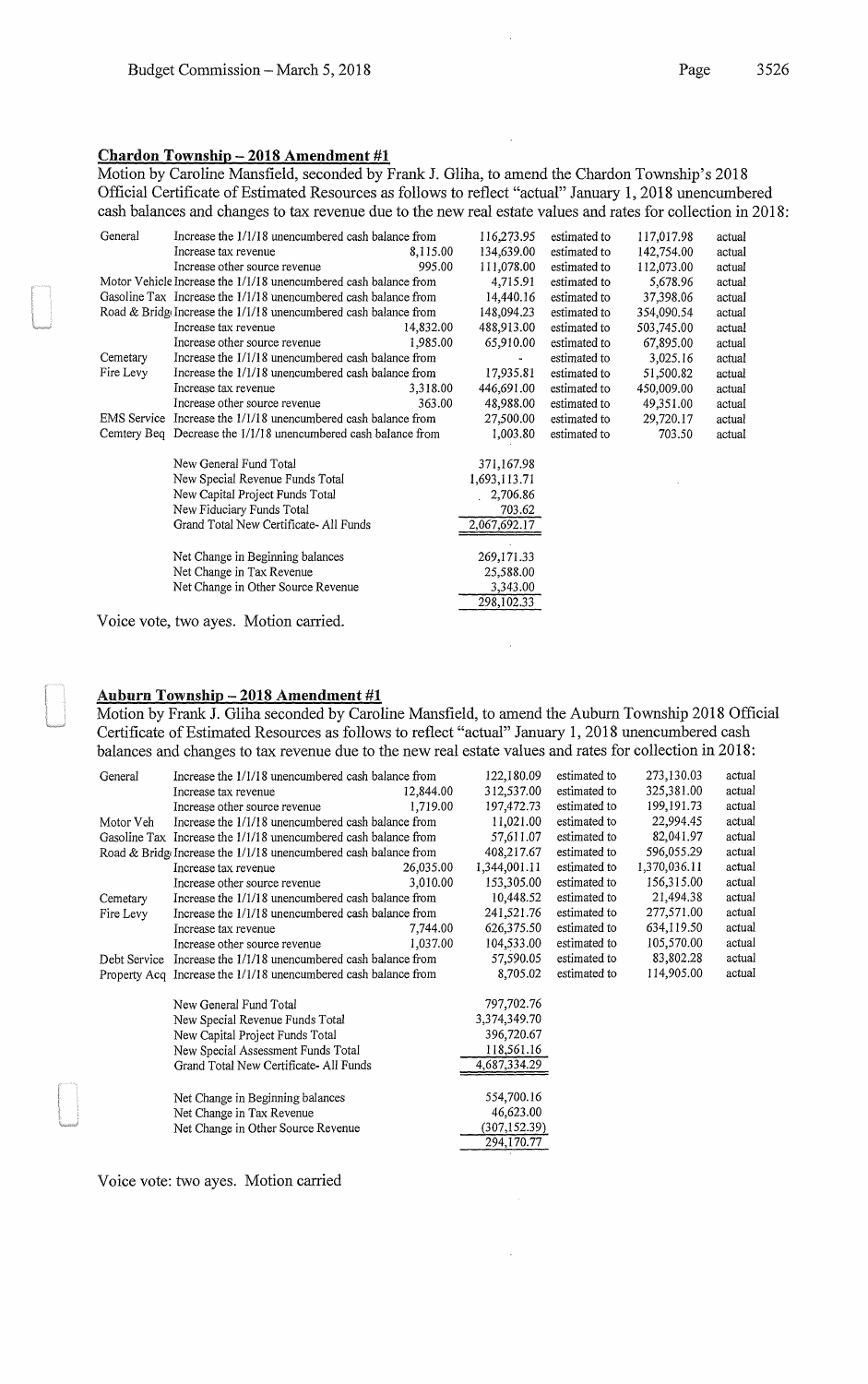Motion by Caroline Mansfield, seconded by Frank J. Gliha, to amend Parkman Township's 2018 Official Certificate of Estimated Resources as follows to reflect "actual" January 1, 2018 unencumbered cash balances and changes to tax revenue due to the new real estate values and rates for collection in 2018:

| General                   | Increase the 1/1/18 unencumbered cash balance from               |             | 242,480.35   | estimated to | 402,894.93 | actual |
|---------------------------|------------------------------------------------------------------|-------------|--------------|--------------|------------|--------|
|                           | Decrease tax revenue                                             | (1,656.00)  | 107,221.00   | estimated to | 105,565.00 | actual |
|                           | Decrease other source revenue                                    | (8.498.00)  | 100,655.00   | estimated to | 92,157.00  | actual |
|                           | Motor Vehicle Increase the 1/1/18 unencumbered cash balance from |             | 8,452.71     | estimated to | 11,293.43  | actual |
|                           | Gasoline Tax Increase the 1/1/18 unencumbered cash balance from  |             | 29,019.42    | estimated to | 50,539.92  | actual |
|                           | Decrease other source revenue                                    | (1,400.00)  | 73,000.00    | estimated to | 71,600.00  | actual |
|                           | Road & Bridge Increase the 1/1/18 unencumbered cash balance from |             | 20,690.58    | estimated to | 63,672.03  | actual |
|                           | Decrease tax revenue                                             | (1,266.00)  | 81,992.00    | estimated to | 80,726.00  | actual |
|                           | Decrease other source revenue                                    | (2,132.00)  | 24,970.00    | estimated to | 22,838,00  | actual |
| Cemetary                  | Increase the 1/1/18 unencumbered cash balance from               |             | 8,277.71     | estimated to | 12,415.19  | actual |
| Fire Levy                 | Increase the 1/1/18 unencumbered cash balance from               |             | 6,396.48     | estimated to | 323,796.10 | actual |
|                           | Increase tax revenue                                             | 1.683.00    | 175,573.00   | estimated to | 177,256.00 | actual |
|                           | Increase other source revenue                                    | 11,163.00   | 23,489.00    | estimated to | 34,652.00  | actual |
| Road Levy                 | Increase the 1/1/18 unencumbered cash balance from               |             | 50,974.98    | estimated to | 6,860.72   | actual |
|                           | Decrease tax revenue                                             | (594.00)    | 257,047.00   | estimated to | 256,453.00 | actual |
|                           | Increase other source revenue                                    | 81.00       | 15,391.00    | estimated to | 15,472.00  | actual |
| <b>EMS</b>                | Increase the 1/1/18 unencumbered cash balance from               |             | 34,450.95    | estimated to | 108,803.05 | actual |
|                           | Decrease other source revenue                                    | (27,500.00) | 65,000.00    | estimated to | 37,500.00  | actual |
|                           | Light Assmnt Increase the 1/1/18 unencumbered cash balance from  |             | 6,238.67     | estimated to | 9,816.29   | actual |
|                           | New General Fund Total                                           |             | 600,616.93   |              |            |        |
|                           | New Special Revenue Fund Total                                   |             | 1,292,577.44 |              |            |        |
|                           | New special Assesments Fund Total                                |             | 14,816.29    |              |            |        |
|                           | Grand Total New Certificate-All Funds                            |             | 1,908,010.66 |              |            |        |
|                           | Net Change in Beginning balances                                 |             | 582,019.89   |              |            |        |
| Net Change in Tax Revenue |                                                                  |             | (1,833.00)   |              |            |        |
|                           | Net Change in Other Source Revenue                               |             | (28, 296.00) |              |            |        |
|                           |                                                                  |             | 551,890.89   |              |            |        |

 $\overline{\phantom{a}}$ 

Voice vote, two ayes. Motion carried.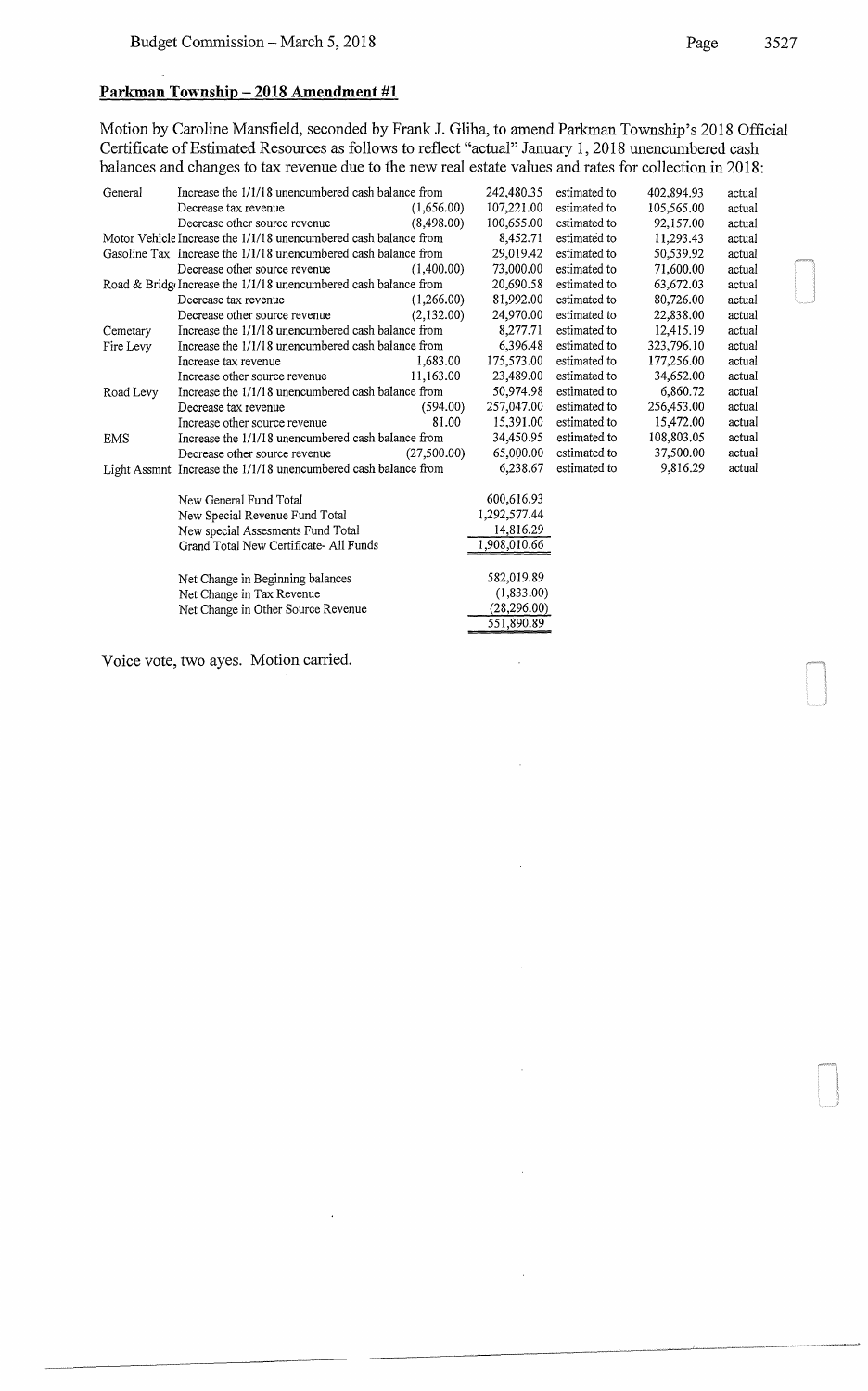### Middlefield Village - 2018 Amendment #1

Motion by Frank J. Gliha, seconded by Caroline Mansfield, to amend the Middlefield Village 2018 Official Certificate of Estimated Resources as follows to reflect "actual" January 1, 2018 unencumbered cash balances and changes to tax revenue due to the new real estate values and rates for collection in 2018:

| General                | Increase the 1/1/18 unencumbered cash balance from                                                                               | 38,385.00                   | estimated to                 | 243,297.57                              | actual |
|------------------------|----------------------------------------------------------------------------------------------------------------------------------|-----------------------------|------------------------------|-----------------------------------------|--------|
|                        | 2,922.00<br>Increase tax revenue                                                                                                 | 242,728.00                  | estimated to                 | 245,650.00                              | actual |
|                        | Decrease other source revenue<br>220.00                                                                                          | 1,309,036.00                | estimated to                 | 1,309,256.00                            | actual |
| Street Maint           | Decrease the 1/1/18 unencumbered cash balance from                                                                               | 17,709.00                   | estimated to                 | 31,473.43                               | actual |
| State Hwy              | Increase the 1/1/18 unencumbered cash balance from                                                                               | 3,713.00                    | estimated to                 | 8,597.24                                | actual |
|                        | Ambulance Le Decrease the 1/1/18 unencumbered cash balance from                                                                  | 40,056.00                   | estimated to                 | 47,223.35                               | actual |
|                        | Increase tax revenue<br>87,405.00                                                                                                |                             | estimated to                 | 87,405.00                               | actual |
|                        | 6,579.00<br>Increase other source revenue                                                                                        | $\blacksquare$              | estimated to                 | 6,579.00                                | actual |
| Income Tax             | Increase the 1/1/18 unencumbered cash balance from                                                                               | 620,122.00                  | estimated to                 | 848,476.19                              | actual |
| Police Levy            | Decrease the 1/1/18 unencumbered cash balance from                                                                               | 18,488.00                   | 4,532.00                     | 49,040.71                               | actual |
|                        | 2,200.00<br>Increase tax revenue                                                                                                 | 169,634.00                  | 151,499.00                   | 171,834.00                              | actual |
|                        | Increase other source revenue<br>47.00                                                                                           | 3,639.00                    | 20,269.00                    | 3,686.00                                | actual |
| Indigent Drv           | Increase the 1/1/18 unencumbered cash balance from                                                                               | 21,265.00                   | estimated to                 | 21,670.82                               | actual |
| Law Enforc             | Decrease the 1/1/18 unencumbered cash balance from                                                                               | 1,861.00                    | estimated to                 | 1,860.62                                | actual |
| Cemetery               | Decrease the 1/1/18 unencumbered cash balance from                                                                               | 110,354.00                  | estimated to                 | 123,643.14                              | actual |
| Parks & Rec            | Increase the 1/1/18 unencumbered cash balance from                                                                               | 611.00                      | estimated to                 | 4,958.14                                | actual |
| Equip Replc            | Increase the 1/1/18 unencumbered cash balance from                                                                               | 169,203.00                  | estimated to                 | 283,462.40                              | actual |
|                        | Sidewalk Cap Increase the 1/1/18 unencumbered cash balance from                                                                  | 84,411.00                   | estimated to                 | 73,863.33                               | actual |
| Utilities Cap          | Increase the 1/1/18 unencumbered cash balance from                                                                               | 291,058.00                  | estimated to                 | 358,393.09                              | actual |
| Sperry Lane            | Increase the 1/1/18 unencumbered cash balance from                                                                               | 24,010.00                   | estimated to                 | 30,010.19                               | actual |
| <b>Trtmnt Plant</b>    | Decrease the 1/1/18 unencumbered cash balance from                                                                               | 4,897.00                    | estimated to                 |                                         | actual |
| Wtr Trnsmss            | Decrease the 1/1/18 unencumbered cash balance from                                                                               | 61,812.00                   | estimated to                 | 45,741.20                               | actual |
| New Well               | Increase the 1/1/18 unencumbered cash balance from                                                                               | 305,884.00                  | 295,574.34                   | 318,313.64                              | actual |
| Water Rev              | Increase the 1/1/18 unencumbered cash balance from                                                                               | 622,171.00                  | 617,712.79                   | 772,357.97                              | actual |
|                        | Water Emgcy Increase the 1/1/18 unencumbered cash balance from                                                                   | 75,244.00                   | 75,219.50                    | 75,772.73                               | actual |
| Sewer Rev<br>Sewer Cap | Increase the 1/1/18 unencumbered cash balance from                                                                               | 501,029.00                  | 458,447.28                   | 664,629.89                              | actual |
|                        | Increase the 1/1/18 unencumbered cash balance from                                                                               | 519,400.00                  | 505,898.82                   | 535,119.72                              | actual |
| Econme Dev<br>Refuse   | Decrease the 1/1/18 unencumbered cash balance from<br>Increase the 1/1/18 unencumbered cash balance from                         | 119,711.00                  | 139,915.98                   | 20,198.92                               | actual |
| Sick Leave             | Increase the 1/1/18 unencumbered cash balance from                                                                               | $\frac{1}{2}$<br>150,487.00 | 139,915.98                   | 4,594.83                                | actual |
|                        |                                                                                                                                  |                             | estimated to                 | 151,996.66                              | actual |
|                        | Hoskins End Increase the 1/1/18 unencumbered cash balance from                                                                   | 2,072.00                    | estimated to                 | 2,071.61<br>593.25                      | actual |
|                        | Thompson Tr Increase the 1/1/18 unencumbered cash balance from<br>Performn Bd Increase the 1/1/18 unencumbered cash balance from | 593.00<br>13,062.00         | estimated to<br>estimated to | 13,062.23                               | actual |
|                        |                                                                                                                                  |                             |                              |                                         | actual |
|                        | Unclaimed Fd Increase the 1/1/18 unencumbered cash balance from                                                                  |                             | estimated to                 | 3,078.50                                | actual |
|                        | New General Fund Total                                                                                                           | 1,798,203.57                |                              |                                         |        |
|                        | New Special Revenue Fund Total                                                                                                   | 4,548,563.64                |                              |                                         |        |
|                        | New Debt Service Fund Total                                                                                                      | 4,895.31                    |                              |                                         |        |
|                        | New Capital Project Fund Total                                                                                                   | 920,569.21                  |                              |                                         |        |
|                        | New Enterprise Funds Total                                                                                                       | 3,612,662.70                |                              |                                         |        |
|                        | New Fiduciary Fund Total                                                                                                         | 172,304.25                  |                              |                                         |        |
|                        | Grand Total New Certificate- All Funds                                                                                           | 11,057,198.68               |                              |                                         |        |
|                        |                                                                                                                                  |                             |                              |                                         |        |
|                        | Net Change in Beginning balances                                                                                                 | 920,788.68                  |                              |                                         |        |
|                        | Net Change in Tax Revenue                                                                                                        |                             |                              | 92,527.00 *Replacment levy/no rollbacks |        |
|                        | Net Change in Other Source Revenue                                                                                               | 6,846.00                    |                              |                                         |        |
|                        |                                                                                                                                  | 1,020,161.68                |                              |                                         |        |

 $\ddot{\phantom{a}}$ 

 $\bar{z}$ 

Voice vote, two ayes. Motion carried